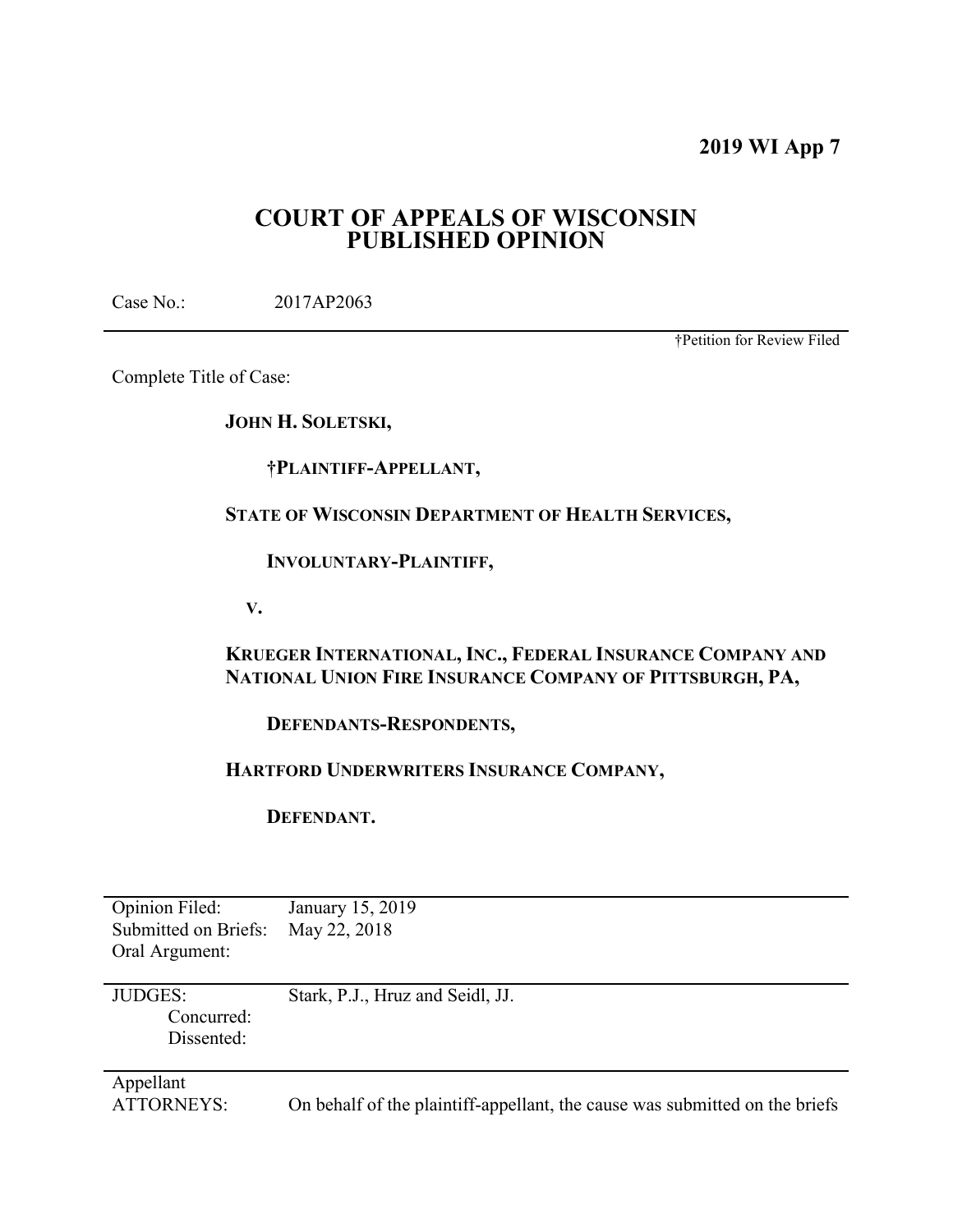of *Ralph J. Tease*, *Edward J. Vopal* and *Susan R. Tyndall* of *Habush, Habush & Rottier, S.C.*, Waukesha.

Respondent<br>ATTORNEYS:

On behalf of the defendants-respondents, the cause was submitted on the brief of *Robert M. Charles* and *David H. Weber* of *Law Firm of Conway, Olejniczak & Jerry, S.C.*, Green Bay*; Kevin A. Christensen* of *Wilson, Elser, Moskowitz, Edelman & Dicker, LLP*, Milwaukee; and *John M. Thompson* of *Everson, Whitney, Everson & Brehm, S.C.*, Green Bay.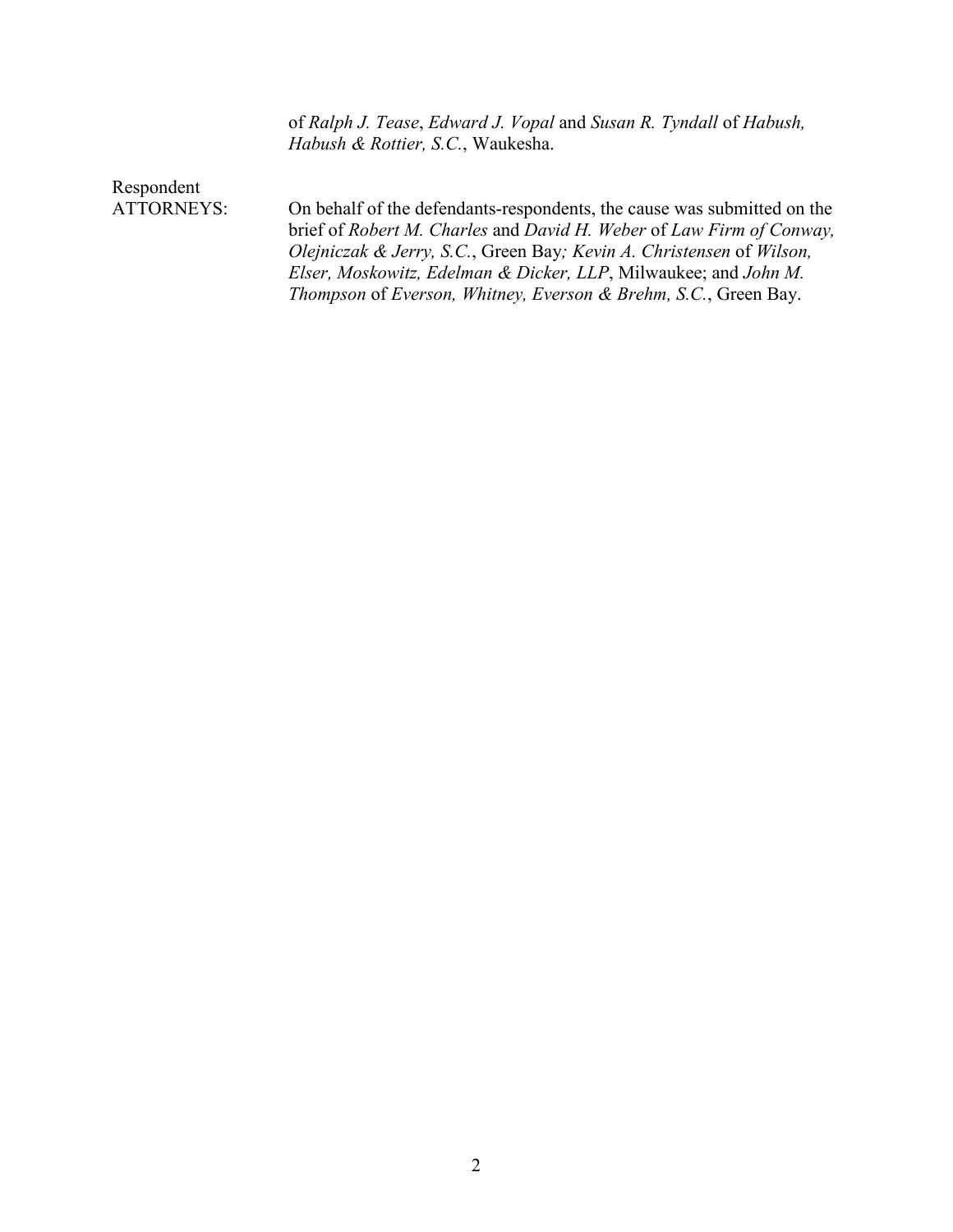# **2019 WI App 7**

# **COURT OF APPEALS DECISION DATED AND FILED**

## **January 15, 2019**

**Sheila T. Reiff Clerk of Court of Appeals** 

### **NOTICE**

 **This opinion is subject to further editing. If published, the official version will appear in the bound volume of the Official Reports.** 

**A party may file with the Supreme Court a petition to review an adverse decision by the Court of Appeals.** *See* **WIS. STAT. § 808.10 and RULE 809.62.** 

**Appeal No. 2017AP2063 Cir. Ct. No. 2015CV270**

# **STATE OF WISCONSIN IN COURT OF APPEALS**

**JOHN H. SOLETSKI,** 

 **PLAINTIFF-APPELLANT,** 

**STATE OF WISCONSIN DEPARTMENT OF HEALTH SERVICES,** 

 **INVOLUNTARY-PLAINTIFF,** 

 **V.** 

**KRUEGER INTERNATIONAL, INC., FEDERAL INSURANCE COMPANY AND NATIONAL UNION FIRE INSURANCE COMPANY OF PITTSBURGH, PA,** 

 **DEFENDANTS-RESPONDENTS,** 

**HARTFORD UNDERWRITERS INSURANCE COMPANY,** 

 **DEFENDANT.** 

 APPEAL from a judgment of the circuit court for Brown County: TIMOTHY A. HINKFUSS, Judge. *Affirmed*.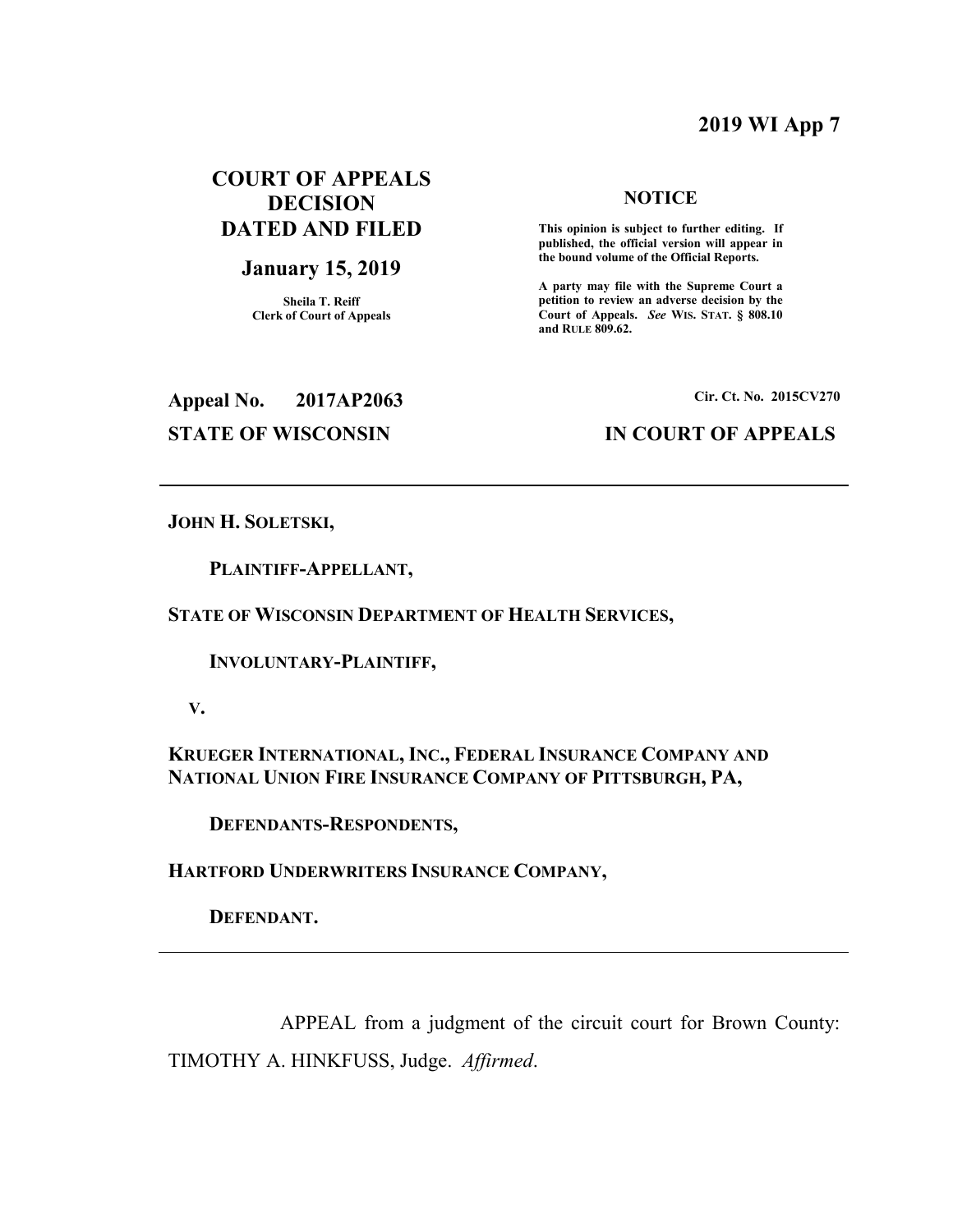Before Stark, P.J., Hruz and Seidl, JJ.

¶1 SEIDL, J. John Soletski appeals a grant of summary judgment in favor of Krueger International, Inc., and its insurers, Federal Insurance Company and National Union Fire Insurance Company of Pittsburgh, PA.<sup>1</sup> In this appeal relating to his personal injury action, Soletski contends the circuit court erred by determining that: (1) his safe-place claim was barred by the builder's statute of repose; (2) his common-law negligence and negligent entrustment claims were barred by the general rule that a principal employer is not liable in tort for injuries sustained by an independent contractor's employee while that employee is performing the contracted work; and (3) Krueger's claims for taxable costs were not forfeited despite the fact that the judgment was not perfected within thirty days of its entry.

¶2 We conclude the statutory exposure period set forth in the builder's statute of repose had expired by the time Soletski was injured by a structural defect, and no exception to the statute of repose applies. Therefore, Soletski's safe-place claim is barred. We also determine that Soletski's negligence claims are barred by the independent contractor rule as set forth in *Wagner v. Continental Casualty Co.*, 143 Wis. 2d 379, 421 N.W.2d 835 (1988). Finally, we conclude that when a party timely files a proposed bill of costs within the thirtyday time limit set forth by WIS. STAT.  $\S$  806.06(4) (2015-16),<sup>2</sup> that party's right to

 $\overline{a}$ 

<sup>&</sup>lt;sup>1</sup> In this opinion, the term "Krueger" refers both to the principal defendant, Krueger International, Inc., and, when in relation to arguments and litigation conducted by all defendantsrespondents (including Krueger International, Inc.'s insurers named as defendants in this action), to all defendants-respondents.

 $2$  All references to the Wisconsin Statutes are to the 2015-16 version unless otherwise noted.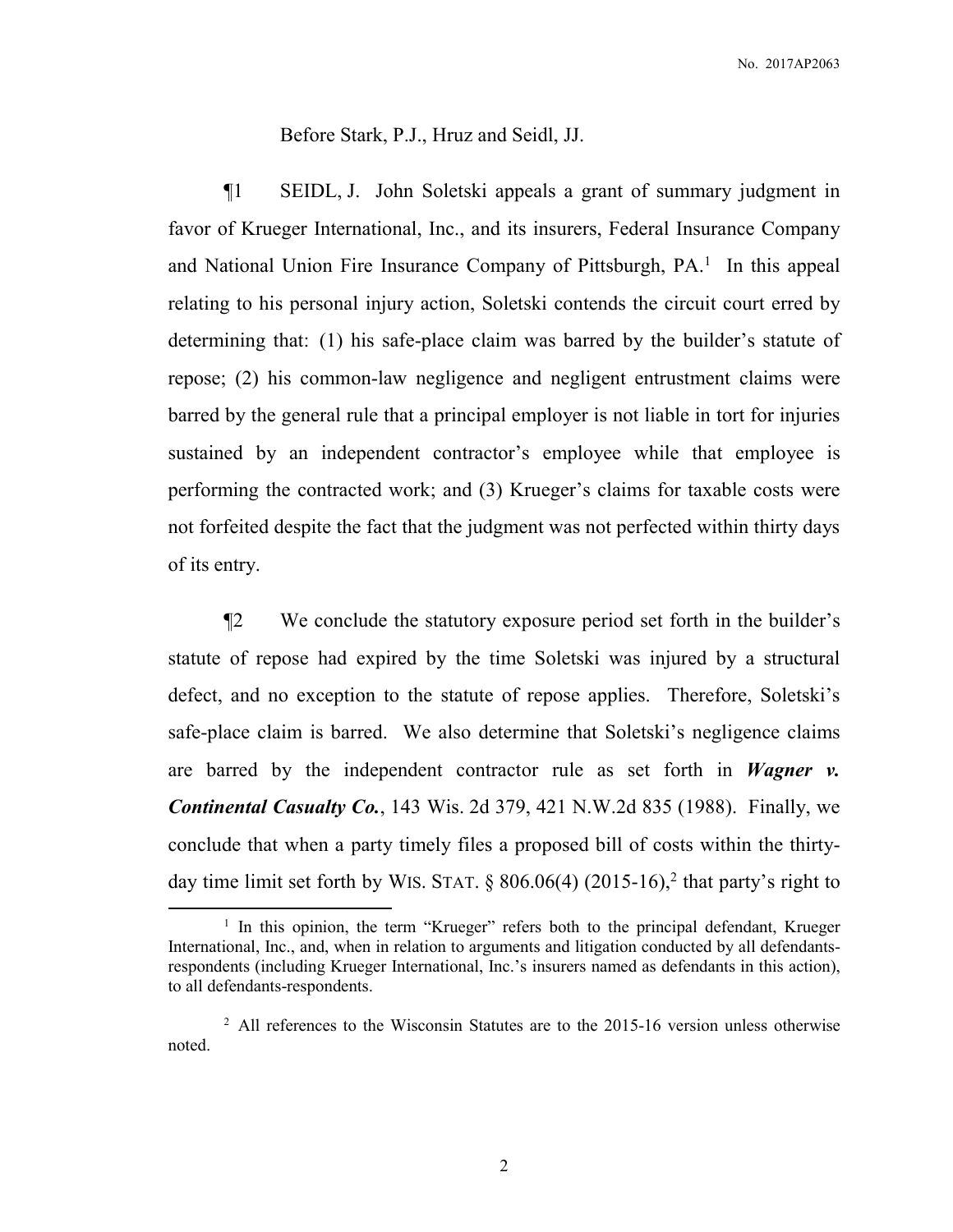recover costs is not forfeited simply because the circuit court does not resolve an objection to the bill of costs within thirty days. Accordingly, we affirm.

## **BACKGROUND**

¶3 Krueger owns and operates a furniture production facility in Green Bay that was built in 1972. In 2012, Krueger hired Spectrum Maintenance Services, LLC (Spectrum), a professional cleaning company, to clean its facility.

¶4 On September 9, 2012, two of Spectrum's employees, Soletski and Clifford Couillard, were cleaning the facility's ceiling. To do so, Soletski and Couillard were positioned on the platform of a scissor lift. Krueger owned this particular lift, but it allowed Spectrum to use the lift in exchange for a credit on Krueger's final bill. Couillard operated the lift by raising it so that he and Soletski could clean an approximately ten-foot area of the ceiling. After they were done with this area, Couillard lowered the platform, moved the lift forward, and the two repeated their cleaning process. At some point, Couillard unknowingly moved the lift onto an unmarked ramp and then raised the platform. As a result of the platform being raised on top of an incline, the lift overturned and Soletski suffered serious injuries.

¶5 Soletski subsequently made a successful worker's compensation claim against Spectrum. He also sued Krueger, asserting claims of common-law negligence, negligent entrustment, and violation of Wisconsin's safe-place statute, WIS. STAT. § 101.11. Soletski claimed, in relevant part, that the ramp where the accident occurred was unsafe due to a lack of both warning markings and guardrails, and that Krueger had failed to properly warn, train and supervise Spectrum employees on the use of the scissor lift.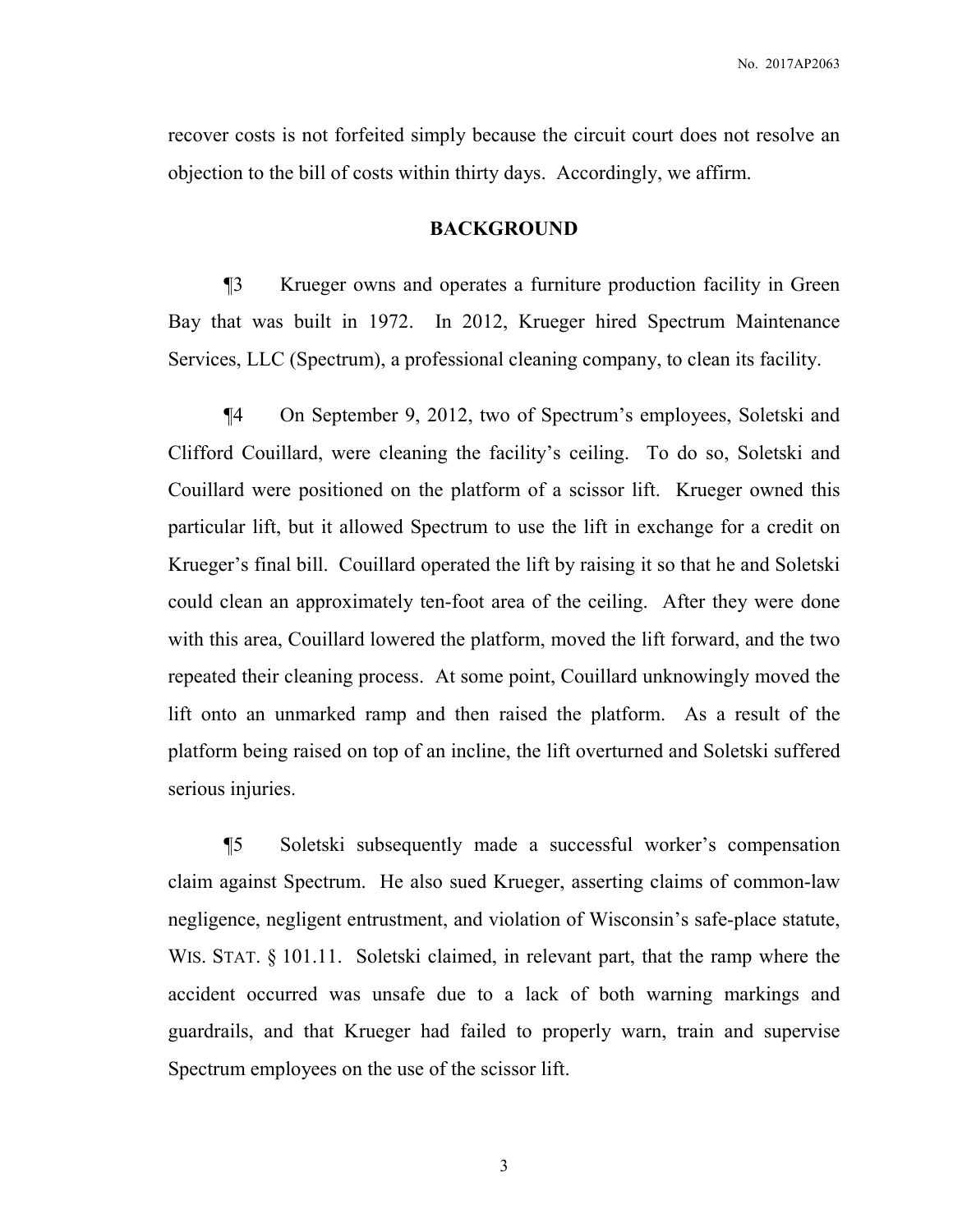¶6 Krueger moved for summary judgment, arguing that Wisconsin's builder's statute of repose, WIS. STAT. § 893.89, barred all of Soletski's claims relating to structural defects at Krueger's facility. Further, Krueger argued that Soletski's remaining claims were barred by *Wagner*. The circuit court agreed with Krueger and granted its summary judgment motion.

¶7 On September 6, 2017, the circuit court entered its judgment and dismissed Soletski's action "with prejudice and statutory costs." Krueger filed proposed bills of costs within thirty days of this entry of judgment.<sup>3</sup> Soletski then filed objections, and the circuit court clerk attempted to schedule a hearing on the disputed costs. However, by the time the clerk contacted Soletski to schedule a hearing, thirty days had passed since the entry of judgment. Consequently, Soletski argued that a hearing was unnecessary because Krueger had forfeited its rights to recover costs by failing to timely perfect the judgment under WIS. STAT.  $§ 806.06(4).$ 

¶8 The circuit court rejected Soletski's argument, and held a hearing on the disputed costs on November 17, 2017, nearly three months after the judgment was entered. The court concluded that Krueger had timely filed its proposed costs within thirty days of entry of judgment, as required by WIS. STAT. § 806.06(4), and therefore awarded Krueger its requested costs. Soletski now appeals.

-

<sup>&</sup>lt;sup>3</sup> On September 13, 2017, an identical judgment was entered by the circuit court, without explanation to the parties. However, on appeal the parties do not dispute that September 6, 2017, was the effective date for the entry of judgment and that Krueger timely filed its bills of costs within thirty days of this date.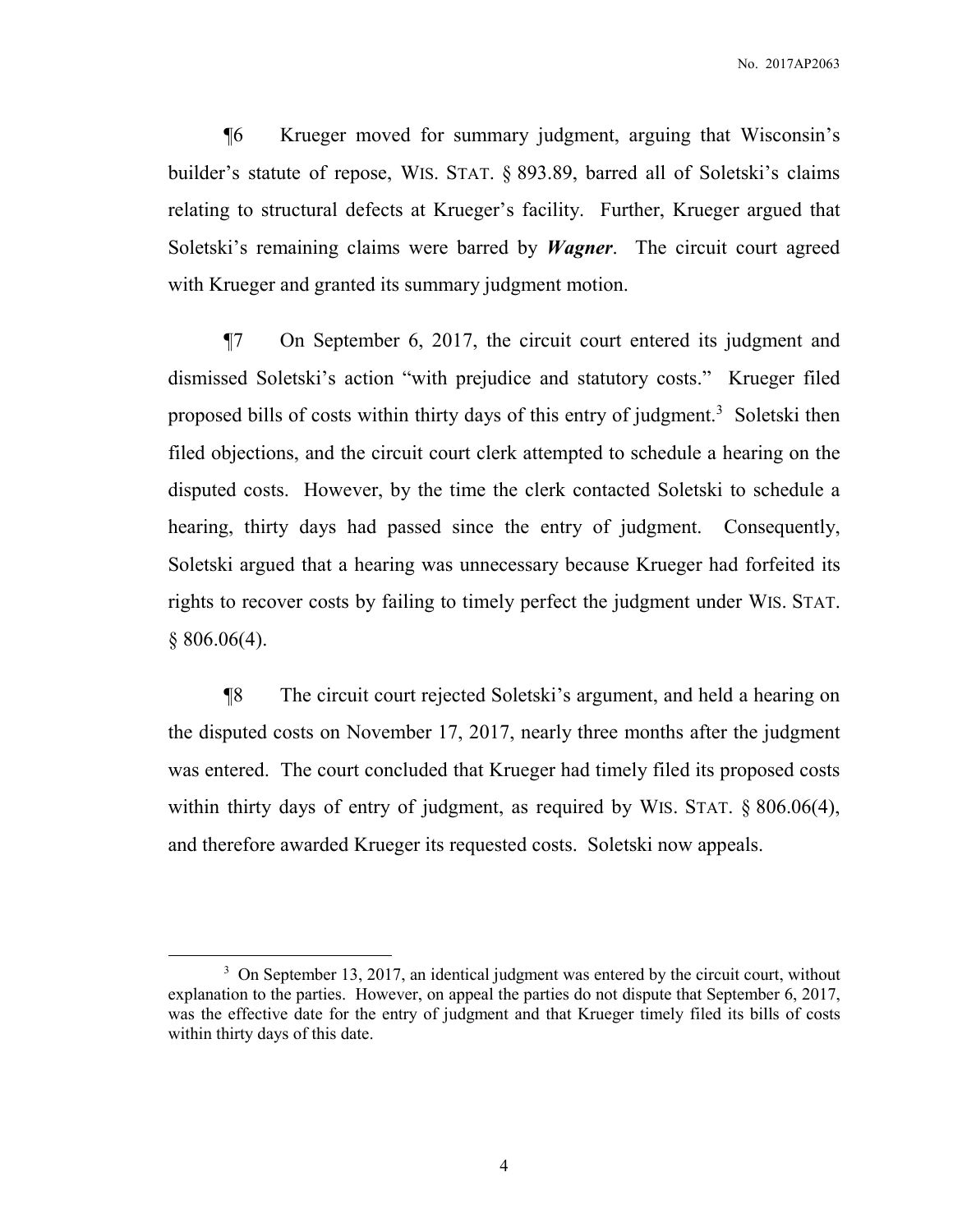### **DISCUSSION**

¶9 We review a grant of summary judgment independently, applying the same methodology as the circuit court. *Mair v. Trollhaugen Ski Resort*, 2006 WI 61, ¶14, 291 Wis. 2d 132, 715 N.W.2d 598. Summary judgment is appropriate if there is no genuine issue of material fact and the moving party is entitled to judgment as a matter of law. WIS. STAT. § 802.08(2). The purpose of summary judgment is to avoid trials when there is nothing to try. *Tews v. NHI, LLC*, 2010 WI 137, ¶42, 330 Wis. 2d 389, 793 N.W.2d 860. In reviewing the parties' submissions, we draw all reasonable factual inferences in the light most favorable to the nonmoving party. *Pum v. Wisconsin Physicians Serv. Ins. Corp.*, 2007 WI App 10, ¶6, 298 Wis. 2d 497, 727 N.W.2d 346. Whether an inference is reasonable and whether more than one inference may be drawn are questions of law. *Id.*

¶10 This case also presents an issue of statutory interpretation, which is a question of law that we review de novo. *Mair*, 291 Wis. 2d 132, ¶15. Statutory interpretation begins with the language of the statute; if the language's meaning is plain, we ordinarily stop the inquiry. *Id.* The language of a statute is not interpreted in isolation, however; it must be read in the context in which it is used, in relation to the language of surrounding or closely related statutes in a reasonable manner, so as to avoid absurd or unreasonable results. *Id.* 

## **I. Safe-place claim**

¶11 Soletski first argues the circuit court erred in determining that the builder's statute of repose barred his claim that Krueger violated the safe-place statute, WIS. STAT. § 101.11. The safe-place statute is a negligence statute that imposes, as relevant here, a heightened duty on owners of public buildings to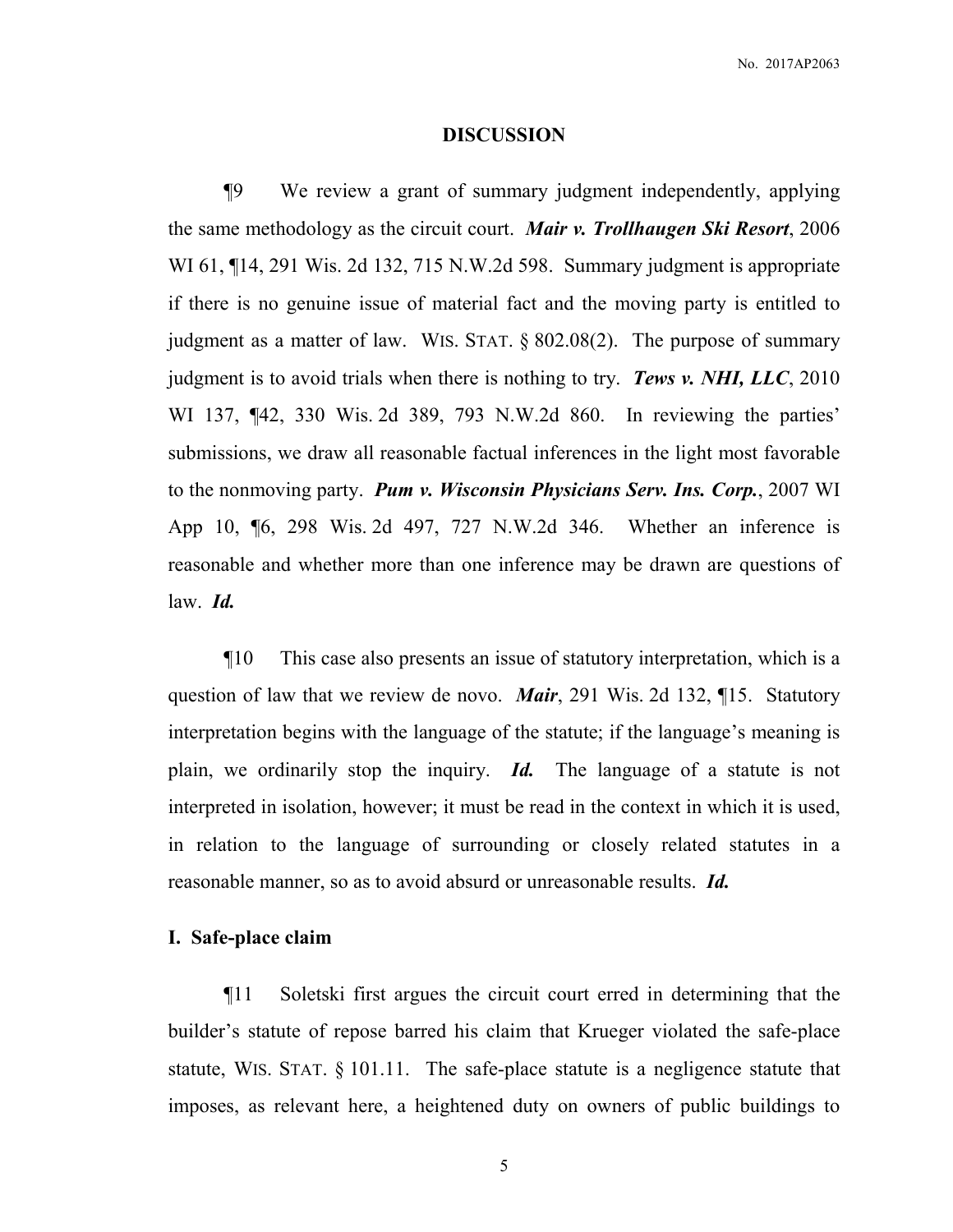No. 2017AP2063

construct, repair and maintain their buildings safely. *See Mair*, 291 Wis. 2d 132, ¶19. The statute does not address negligent acts; instead, it addresses unsafe property conditions.<sup>4</sup> *See Megal v. Green Bay Area Visitor & Convention Bureau, Inc.*, 2004 WI 98, ¶¶9-11, 274 Wis. 2d 162, 682 N.W.2d 857.

¶12 There are two types of property conditions for which the owner of a public building can be held liable under the safe-place statute: (1) structural defects; or (2) unsafe conditions associated with a structure. *Rosario v. Acuity & Oliver Adjustment Co.*, 2007 WI App 194, ¶15, 304 Wis. 2d 713, 738 N.W.2d 608. A structural defect refers to a hazardous property condition inherent in a structure by reason of design or construction. *Id.*, ¶16. In contrast, an unsafe condition associated with a structure refers to a property feature that was safely designed and constructed but, due to improper repair or maintenance, has become dangerous over time. *Mair*, 291 Wis. 2d 132, ¶23.

¶13 For purposes of the builder's statute of repose, the distinction between these two property conditions is critical because the statute "was intended to apply" to claims relating to structural defects, but not to claims relating to unsafe conditions relating to a structure. *Id.*, ¶28. This distinction reflects that the two types of property conditions result from breaches of two separate statutory duties. *Rosario*, 304 Wis. 2d 713, ¶17. Specifically, a structural defect is created

 $\overline{a}$ 

<sup>&</sup>lt;sup>4</sup> We note that throughout his briefs, Soletski conflates issues regarding his safe-place claim—i.e., his claim related to the condition of the unmarked and unguarded ramp—and his claims regarding alleged acts of negligence. Therefore, we have exercised our authority to structure and frame the issues independently of the manner in which the parties have presented them. *See State v. Waste Mgmt. of Wis., Inc.*, 81 Wis. 2d 555, 564, 261 N.W.2d 147 (1978). To the extent that we have not expressly mentioned some of Soletski's arguments, those arguments are deemed rejected. *See id.*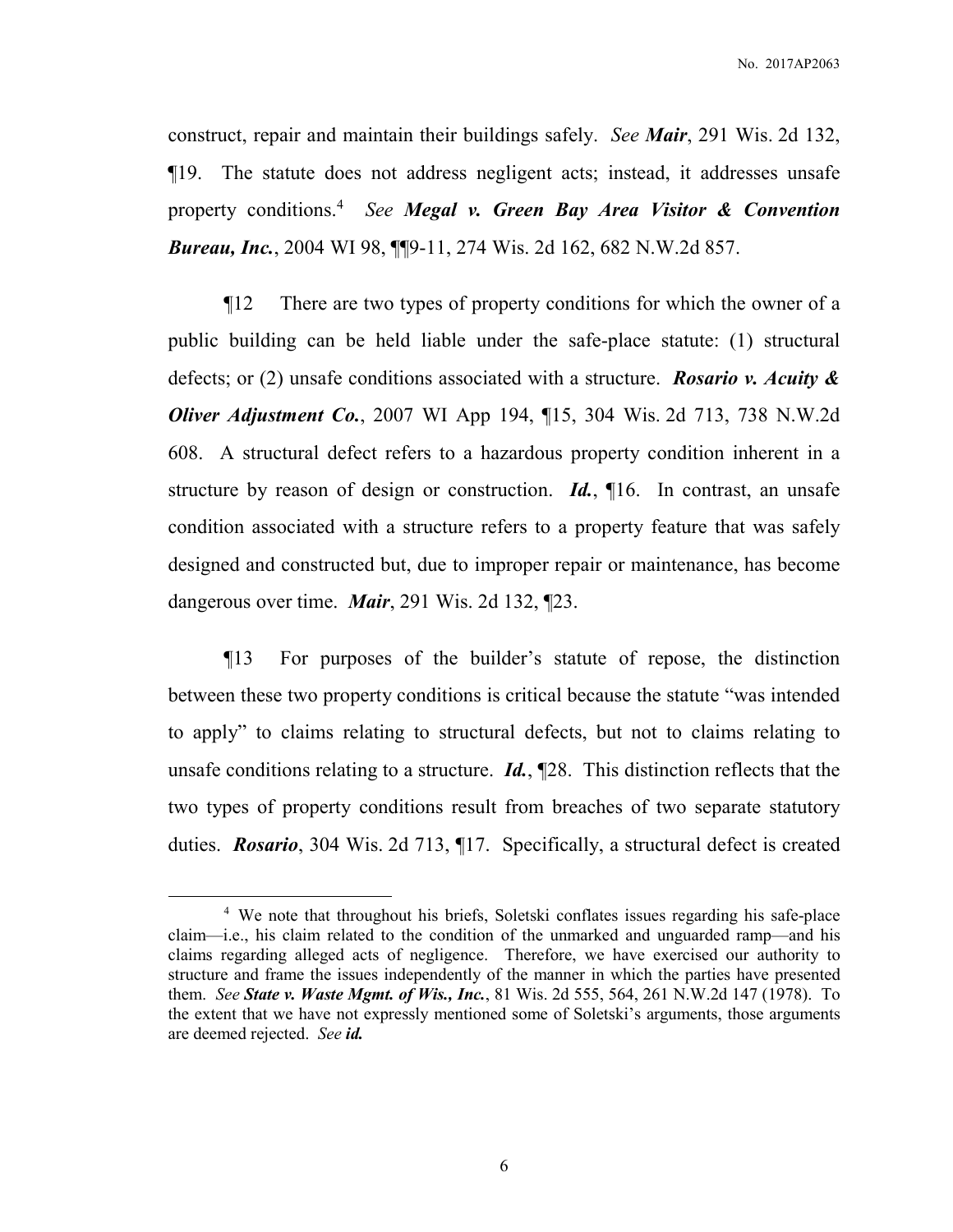by a "breach of the statutory duty to safely construct," whereas an unsafe condition associated with a structure is created by a "breach of the statutory duty to repair or maintain." *Id.*

¶14 A safe-place act claim that relates to a structural defect is barred by the builder's statute of repose when the claim is brought after the statutory exposure period.<sup>5</sup> Mair, 291 Wis. 2d 132, [29. Here, Soletski acknowledges the statute of repose would bar his claims if his injuries were caused "solely by [Krueger's] failure to mark its ramp when it was designed and installed[.]" Nonetheless, Soletski argues the circuit court erred by concluding that the statute of repose barred his claims related to the unmarked and unguarded ramp because: (1) the ramp was an unsafe condition associated with the structure, not a structural defect; (2) Krueger had a duty to inspect its facility and warn Spectrum about the ramp's existence; (3) the statute of repose's maintenance exception, WIS. STAT. § 893.89(4)(c), applies; and (4) his negligence claims are not limited to unsafe property conditions. We discuss each argument in turn.

¶15 Soletski first argues that the condition of the ramp changed what would otherwise be a structural defect into an unsafe condition associated with the structure. In support, he relies on our supreme court's statement in *Mair* that "defects in the lighting or paint color" could be considered unsafe conditions associated with a structure. *Mair*, 291 Wis. 2d 132, ¶26. Further, he points to

 $\overline{a}$ 

<sup>&</sup>lt;sup>5</sup> On April 3, 2018, our state legislature amended WIS. STAT.  $\S$  893.89(1) to reduce the statutory exposure period from ten to seven years. *See* 2017 Wis. Act 235, § 27. Here, it is undisputed that the ramp at issue was constructed in 1972 and remained unchanged until Soletski's injury in 2012, forty years later. Thus, regardless of whether we considered the version of § 893.89 in effect at the time of Soletski's injury or the current version, the applicable statutory exposure period had long since elapsed before Soletski's injury.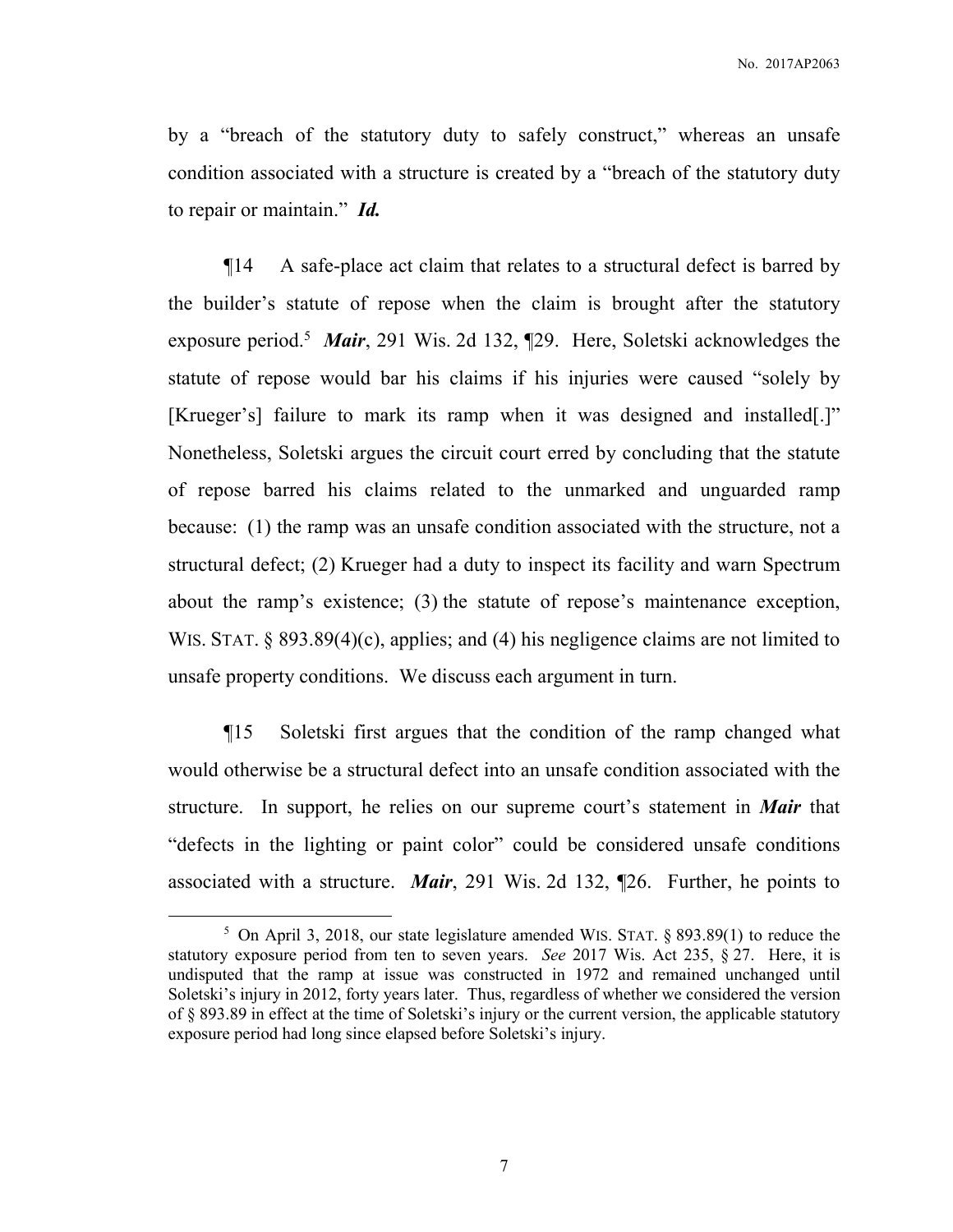Couillard's deposition testimony that when he looked down at the ramp, he saw only a dirty floor, not any warning paint that would indicate he had driven onto an incline.

¶16 This argument fails because although Soletski points to evidence that the floor was dirty, he does not point to any evidence that the condition of the ramp obscured any marking on the ramp or that, if the ramp was clean, he would have been able to distinguish between the ramp and a flat surface. Again, an unsafe condition associated with a structure arises from "a failure to keep an originally safe structure in proper repair or properly maintained." *Id.*, ¶23. As there is no indication that the ramp ever had any markings or coloration that would have indicated its presence, we cannot conclude that its allegedly dirty condition created an unsafe condition associated with the structure. Instead, and at best, Soletski has alleged that the ramp was defectively designed and constructed in 1972. This type of "defect" is, by definition, structural.

¶17 Second, Soletski argues Krueger's failure to inspect its facility and warn Spectrum about the ramp's existence—either explicitly or by marking the ramp with paint—allows his safe-place claim to escape the bar imposed by the builder's statute of repose. We are not persuaded. In essence, this argument presupposes that the ramp, by design, constituted a hazard and that Krueger had a duty to discover and take proactive steps to mitigate that hazard. As noted by Krueger in its briefs, we have already considered and rejected such an argument in *Rosario*.

¶18 In *Rosario*, the plaintiff tripped on a three-inch step while exiting an office building and broke her foot. *Rosario*, 304 Wis. 2d 713, ¶2. She sued, and argued that the builder's statute of repose did not bar her claim because the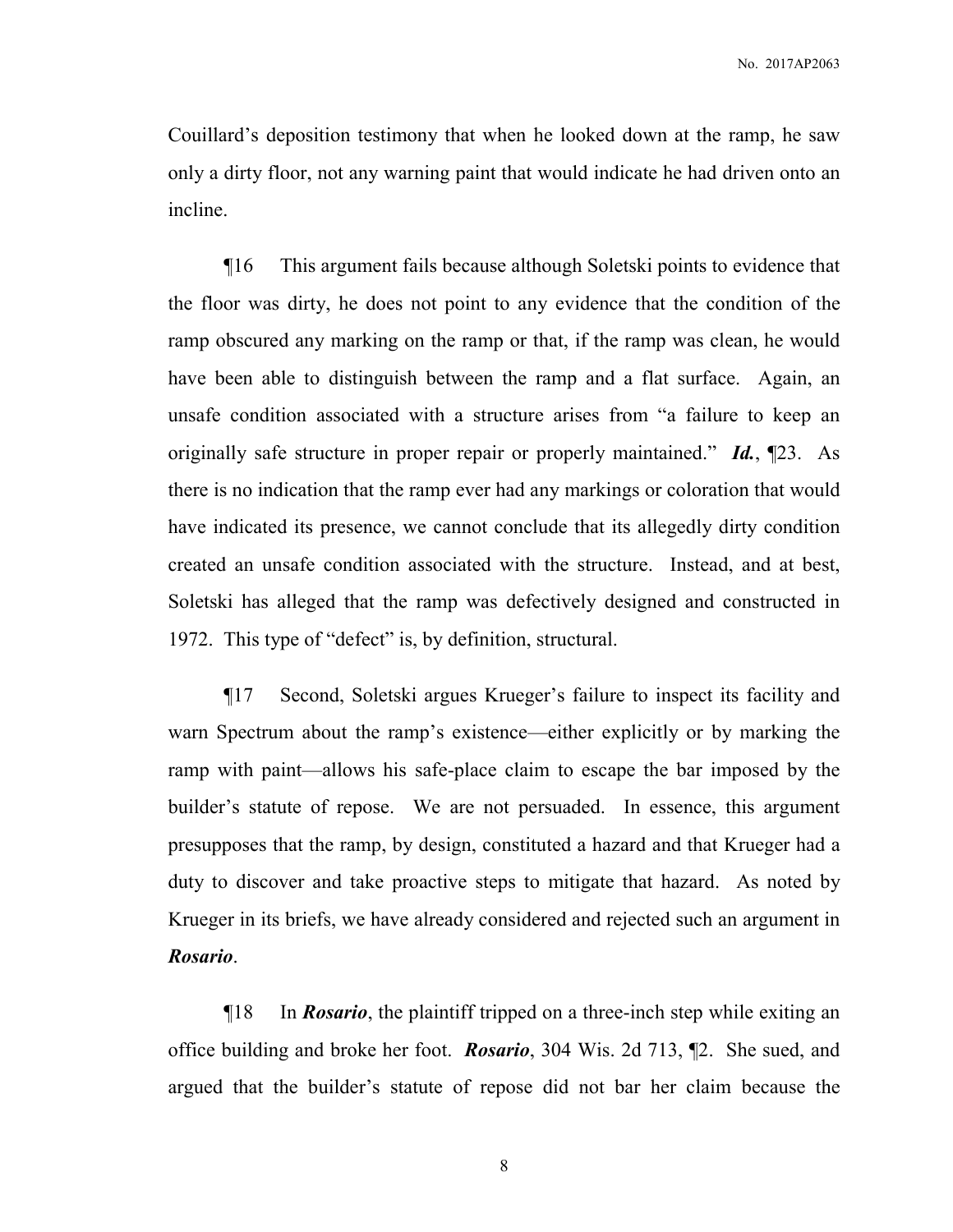building owner should have either noticed and corrected the unsafe step or posted signs warning visitors about the step. *Id.*, ¶23. We ultimately rejected this argument, agreeing with the circuit court's conclusion that this argument was an attempt to "elude the bar imposed by the Statute of Repose." *Id.*, ¶¶29-30.

¶19 Like the *Rosario* court, we reject the contention that the bar imposed by the builder's statute of repose may be avoided by arguing that a hazard such as an uneven floor or inclined surface should be discovered by a property owner and either fixed or marked. If this logic were followed, a duty to inspect and warn would render the statutory exposure period meaningless because a plaintiff could always allege that a defendant should have inspected its premises and either fixed or warned of any alleged defect. *Rosario* prohibits such a result.

¶20 Third, Soletski contends the builder's statute of repose's maintenance exception, WIS. STAT.  $\S$  893.89(4)(c), applies. This exception allows claims that would otherwise be barred by the statute of repose to proceed against "[a]n owner or occupier of real property for damages resulting from negligence in the maintenance, operation or inspection of an improvement to real property." Sec. 893.89(4)(c). Soletski argues this exception applies for two reasons: (1) he was generally involved in the maintenance of Krueger's facility; and (2) Krueger negligently maintained the ramp by allowing it to become dirty.

¶21 We do not agree that the maintenance exception is applicable to the facts of this case. To begin, Soletski's argument that he meets the exception because he was involved in general maintenance at Krueger's facility fails under *Hocking v. City of Dodgeville*, 2010 WI 59, 326 Wis. 2d 155, 785 N.W.2d 398. In *Hocking*, homeowners argued the City of Dodgeville had negligently planned and designed certain roadways. *Id.*, ¶50. The homeowners acknowledged that,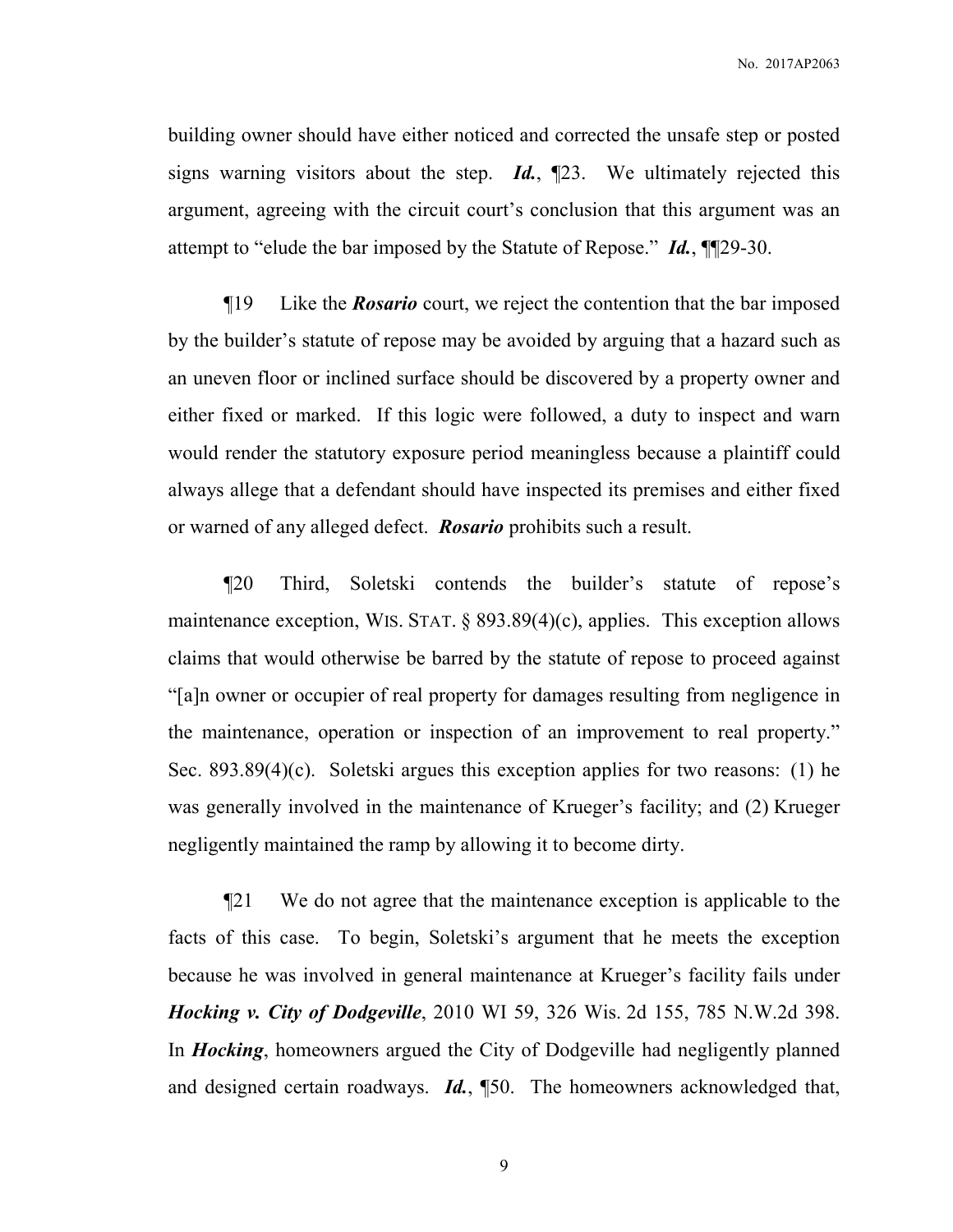absent an applicable exception, the builder's statute of repose would bar their claims. *Id.*, ¶22. Consequently, they argued the City's continuous maintenance of the roadways was enough to invoke the maintenance exception. *Id.*, ¶46.

¶22 Our supreme court rejected this argument. *Id.*, ¶50. The court held the builder's statute of repose's maintenance exception is not triggered by the mere act of properly maintaining an improvement to real property; instead, an improvement to real property must have been negligently maintained to trigger the exception. *Id.*, ¶¶47-50. The court reasoned that to hold an entity's engaging in routine, proper maintenance was enough to invoke the exception "would create an exception that swallows the rule." *Id.*, ¶47. Thus, the mere fact that Soletski was engaged in general maintenance at Krueger's facility does not trigger the statute of repose's maintenance exception.

¶23 As to Soletski's argument that Krueger's maintenance of the ramp itself was negligent, we agree with Krueger that Soletski had forfeited this argument by not raising it in the circuit court. *See State Farm Mut. Auto. Ins. Co. v. Hunt*, 2014 WI App 115, ¶32, 358 Wis. 2d 379, 856 N.W.2d 633. In his reply brief, Soletski acknowledges that he did not argue that Krueger negligently maintained the ramp, but he then notes that he "did contend below that uniform coloration concealed the ramp, citing testimony that dirtiness rendered floor and ramp the same color." Relying on the fact that he presented evidence of the floor's dirtiness (albeit without him arguing that Krueger's maintenance of the area was negligent), Soletski argues we should not apply the forfeiture rule because "the only prohibition is against raising new issues[,]" not new arguments.

¶24 We reject this argument because it is contrary to well-established precedent. "[C]ountless [cases] have reaffirmed that the forfeiture rule focuses on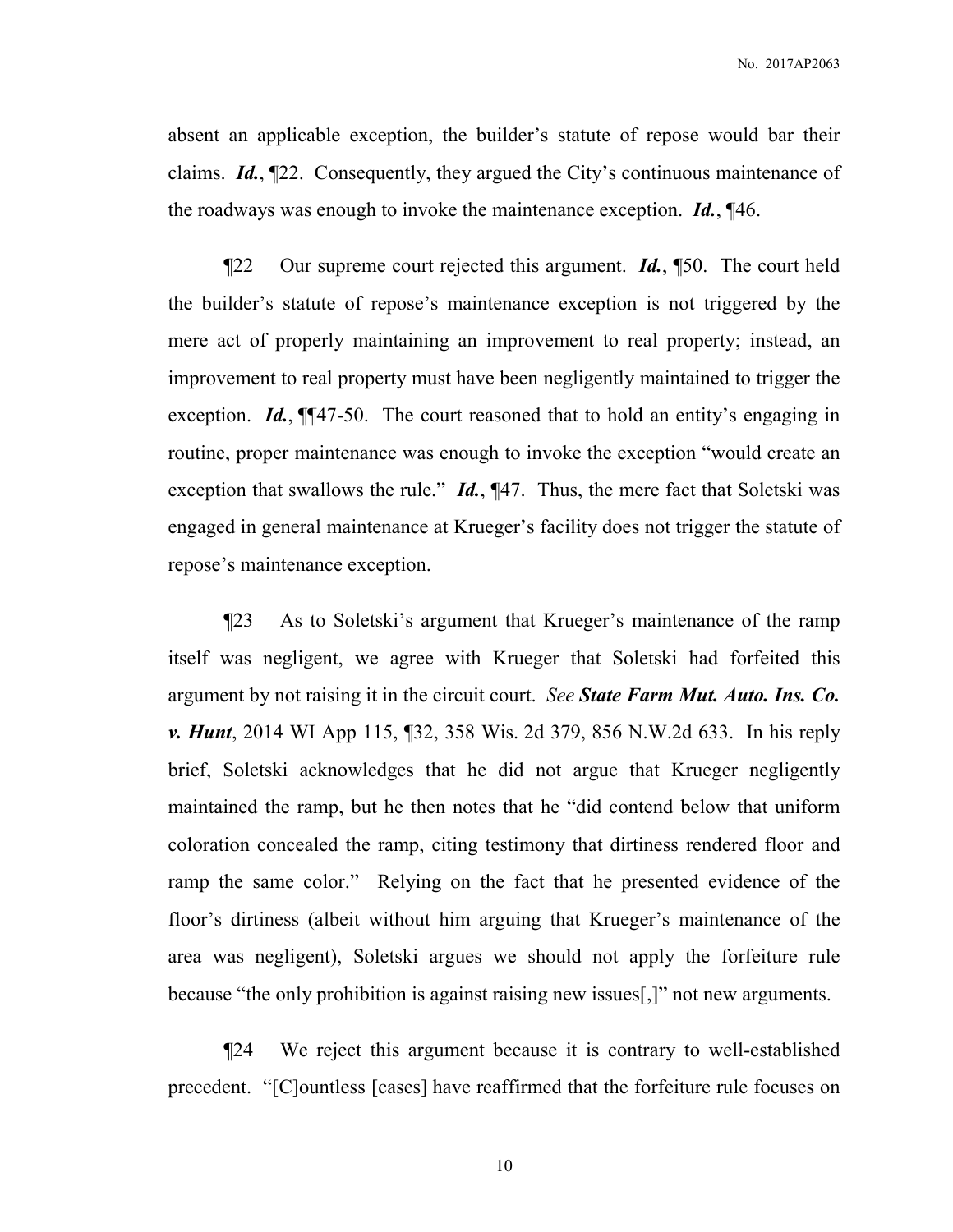whether particular arguments have been preserved, not on whether general issues were raised before the circuit court." *Townsend v. Massey*, 2011 WI App 160, ¶25, 338 Wis. 2d 114, 808 N.W.2d 155*.* Moreover, the reason for applying the forfeiture rule—to promote fair and efficient litigation—supports its use here. *See*  id., [26. One rationale for the rule is that if a particular argument is not raised before a circuit court, an opposing party cannot develop a record as it pertains to that argument, and we cannot conduct a meaningful review. *See Arsand v. City of Franklin*, 83 Wis. 2d 40, 57, 264 N.W.2d 579 (1978). Here, Soletski's failure to argue that Krueger was negligent by failing to keep the ramp and surrounding area clean gave Krueger no opportunity to develop a record or response to that argument before the circuit court. As a result, it is appropriate to apply the forfeiture rule.

¶25 Ultimately, Soletski's safe-place claim rests on the notion that the unmarked and unguarded ramp created a hazardous condition at Krueger's facility. However, Soletski presents no evidence that the ramp had been improperly maintained or repaired since its construction in 1972. Therefore, the ramp is, by definition, a structural defect. Because the statutory exposure period set forth in the builder's statute of repose had expired before Soletski was injured, and no exception to the statute of repose applies, Soletski's safe-place claim is barred.

¶26 Soletski also makes several arguments as to why the builder's statute of repose does not bar his claims of "independent negligence," because Krueger had duties "related to safe operation of the equipment, not [just] the condition of the premises." In short, Soletski contends that "separate negligence alone suffices to defeat application of" the statute of repose. We agree that the statute of repose does not bar all of Soletski's claims. However, we disagree with Soletski's conclusion that because the statute of repose does not pose a complete bar to all of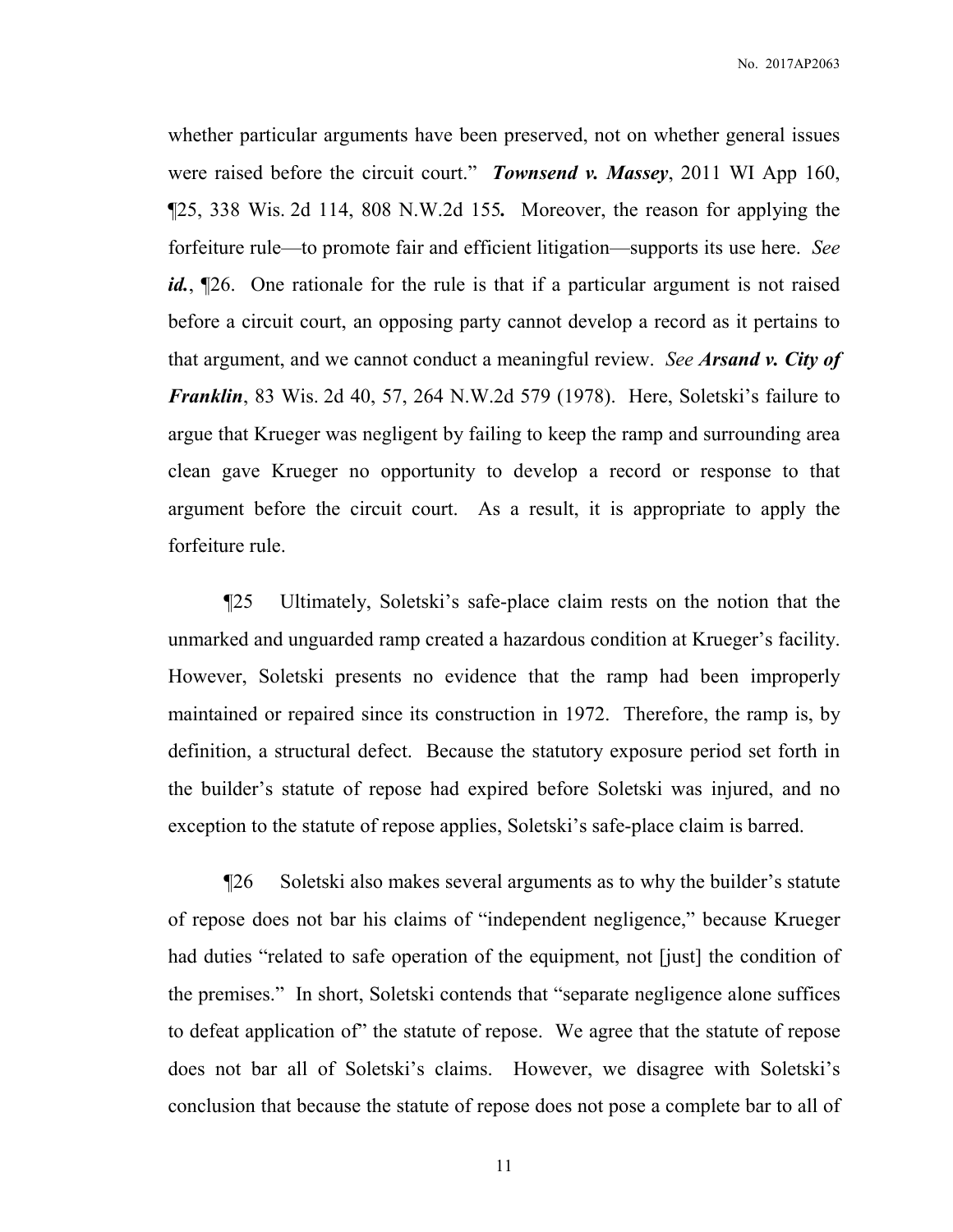his claims, "[r]eversal is required." Instead, like the circuit court, we analyze Soletski's common-law negligence and negligent entrustment claims under the applicable independent contractor rule found in *Wagner*.

# **II. Common-law negligence and negligent entrustment**

¶27 Soletski argues the circuit court erred by determining that his negligence claims were barred under the independent contractor rule as set forth in *Wagner*. This rule provides that a principal employer is generally not liable in tort for injuries sustained by an independent contractor's employee while he or she is performing the contracted work.<sup>6</sup> *Wagner*, 143 Wis. 2d at 400-01. However, there are two exceptions to this general rule: (1) an independent contractor's employee may bring suit against a principal employer for injuries caused by the principal employer's affirmative act of negligence; and (2) a principal employer may be held liable for injuries sustained by an independent contractor's employee while the employee is engaged in an extrahazardous activity. *Tatera v. FMC Corp.*, 2010 WI 90, ¶18, 328 Wis. 2d 320, 786 N.W.2d 810. Soletski does not argue that he was engaged in an extrahazardous activity, and so we focus solely on the first exception.

¶28 The relevant inquiry under the first exception is whether the principal employer has committed an act of commission, as opposed to an act of omission. *Id.*, ¶22. The majority of Soletski's negligence claims—i.e., Krueger's

-

<sup>&</sup>lt;sup>6</sup> In regard to this independent contractor rule, the term "principal employer" is used interchangeably with the terms "owner" or "general contractor." *Tatera v. FMC Corp.*, 2010 WI 90, ¶2 n.4, 328 Wis. 2d 320, 786 N.W.2d 810. Regardless, the parties do not dispute that Krueger was a principal employer.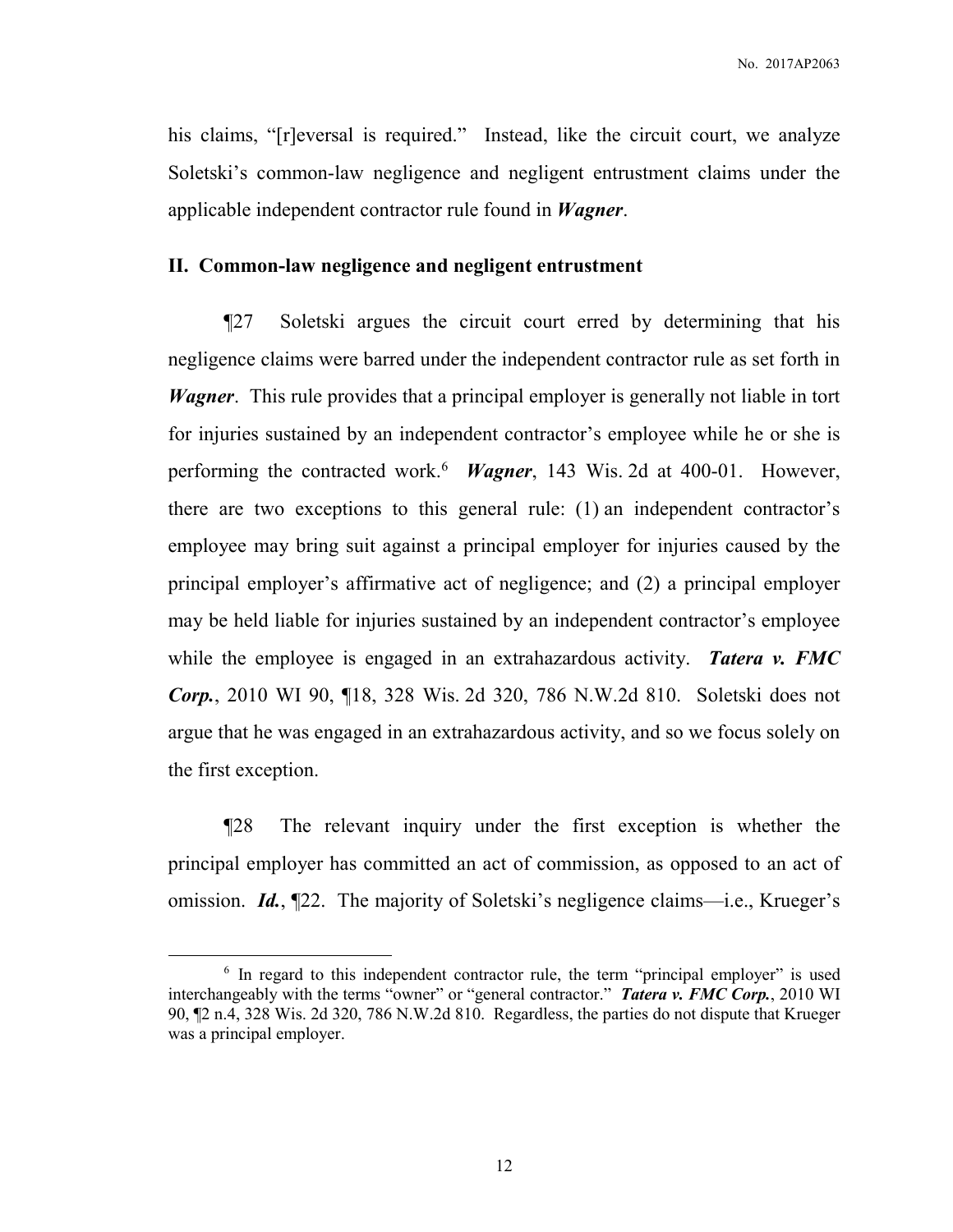failures to train, investigate, remove obstacles, warn or supervise—are, by definition, acts of omission. *See id.*, ¶29. ("By definition, the failure to warn, the failure to investigate or test, and the failure to instruct are omissions, not affirmative acts."). Accordingly, we may dispose of them "with dispatch" and need not address the merits of these claims any further. *See id.* 

¶29 However, Soletski does point to one affirmative act Krueger performed—the act of supplying Spectrum the scissor lift from which Soletski ultimately fell. But as Soletski acknowledges, his own expert concluded that "the lift was not defective." Because the lift itself was not defective, Soletski cannot show that Krueger committed an affirmative act of negligence by providing the lift to Spectrum. *See id.*, ¶30.

¶30 Soletski raises two additional arguments as to why the independent contractor rule from *Wagner* should not bar his claims. First, he argues that the owner's manual for the scissor lift gave rise to duties that Krueger, as the owner of the lift, could not delegate to Spectrum. Specifically, he contends "the lift's Operation and Safety Manual imposed duties on [Krueger], including ensuring that operators are qualified and inspecting for and warning of hazards." But, Soletski cites no legal authority to support the existence of an "owner's manual exception" to the *Wagner* independent contractor rule. Moreover, he does not explain why a principal employer could not delegate a duty created by an owner's manual to an independent contractor when it provides a piece of equipment to the contractor. We decline to address this undeveloped argument further. *See State v. Pettit*, 171 Wis. 2d 627, 646-47, 492 N.W.2d 633 (Ct. App. 1992) (court of appeals need not address undeveloped arguments).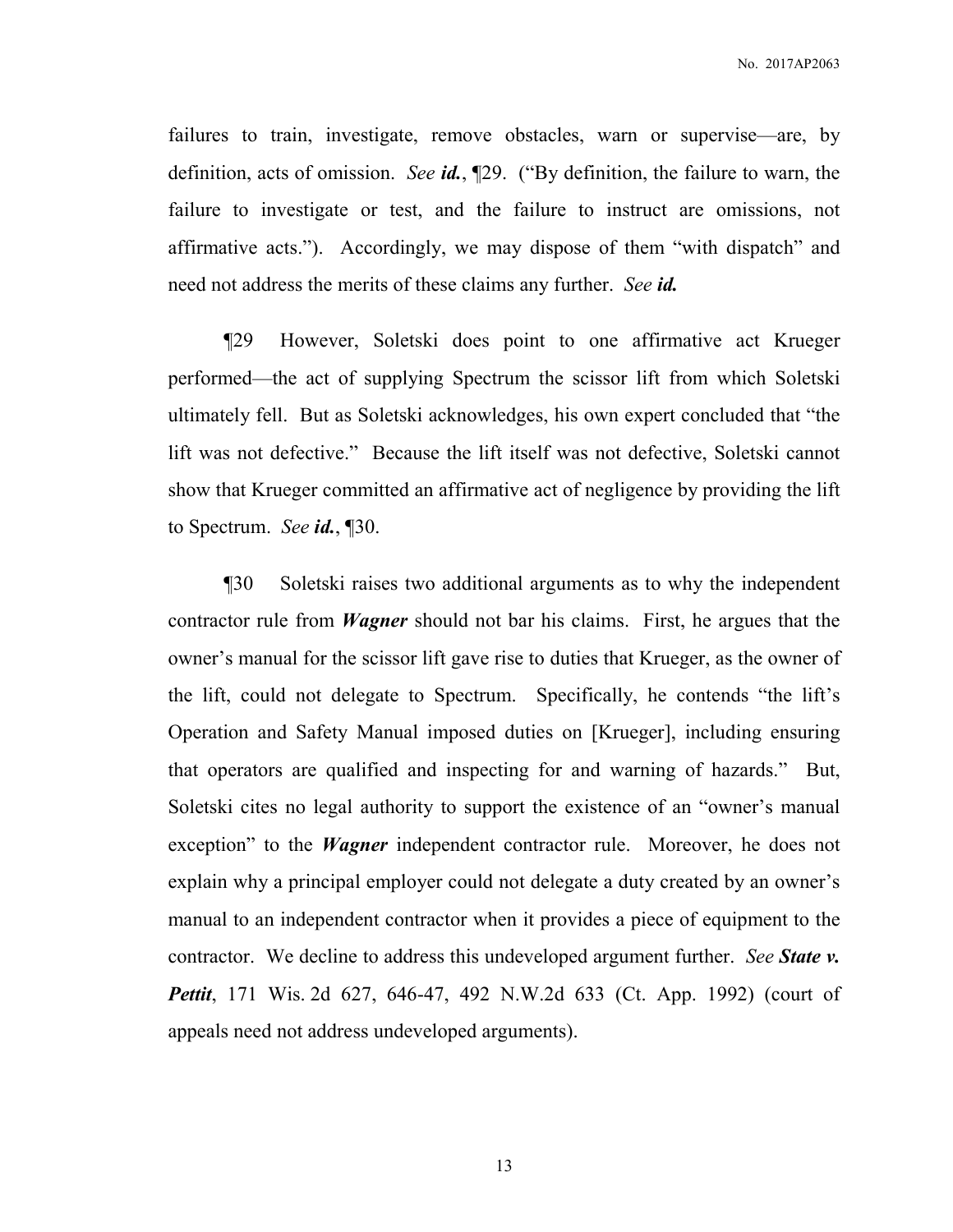¶31 Second, Soletski argues the safe-place statute creates a heightened duty of care that renders the independent contractor rule in *Wagner* inapplicable. We need not address this argument because it presupposes that Soletski's safe-place claim is not barred by the builder's statute of repose. As discussed above, this notion is incorrect.

¶32 In short, the circuit court properly determined that Soletski's common-law negligence and negligent entrustment claims were barred by the rule that a principal employer is generally not liable in tort for injuries sustained by an independent contractor's employee while he or she is performing the contracted work. *See Wagner*, 143 Wis. 2d at 400-01. Soletski has not identified any applicable exception to this rule. We therefore conclude that Krueger was entitled to summary judgment as a matter of law on Soletski's negligence and negligent entrustment claims. As discussed above, Krueger was also entitled to summary judgment on Soletski's safe-place claim. Consequently, the circuit court did not err by dismissing Soletski's case in its entirety.

### **III. Taxable costs**

¶33 Finally, Soletski argues the circuit court erred by awarding Krueger its requested costs more than thirty days after entry of judgment. WISCONSIN STAT. § 806.06(4) provides that a prevailing "party shall perfect the judgment within 30 days of entry or forfeit the right to recover costs." A judgment is perfected "by the taxation of costs and the insertion of the amount thereof in the judgment." Sec. 806.06(1)(c). Here, the parties agree that Krueger timely requested its costs. They also agree that due to Soletski's prompt objection and the necessity for a hearing on the disputed costs, the judgment was not ultimately perfected until more than thirty days after the entry of judgment.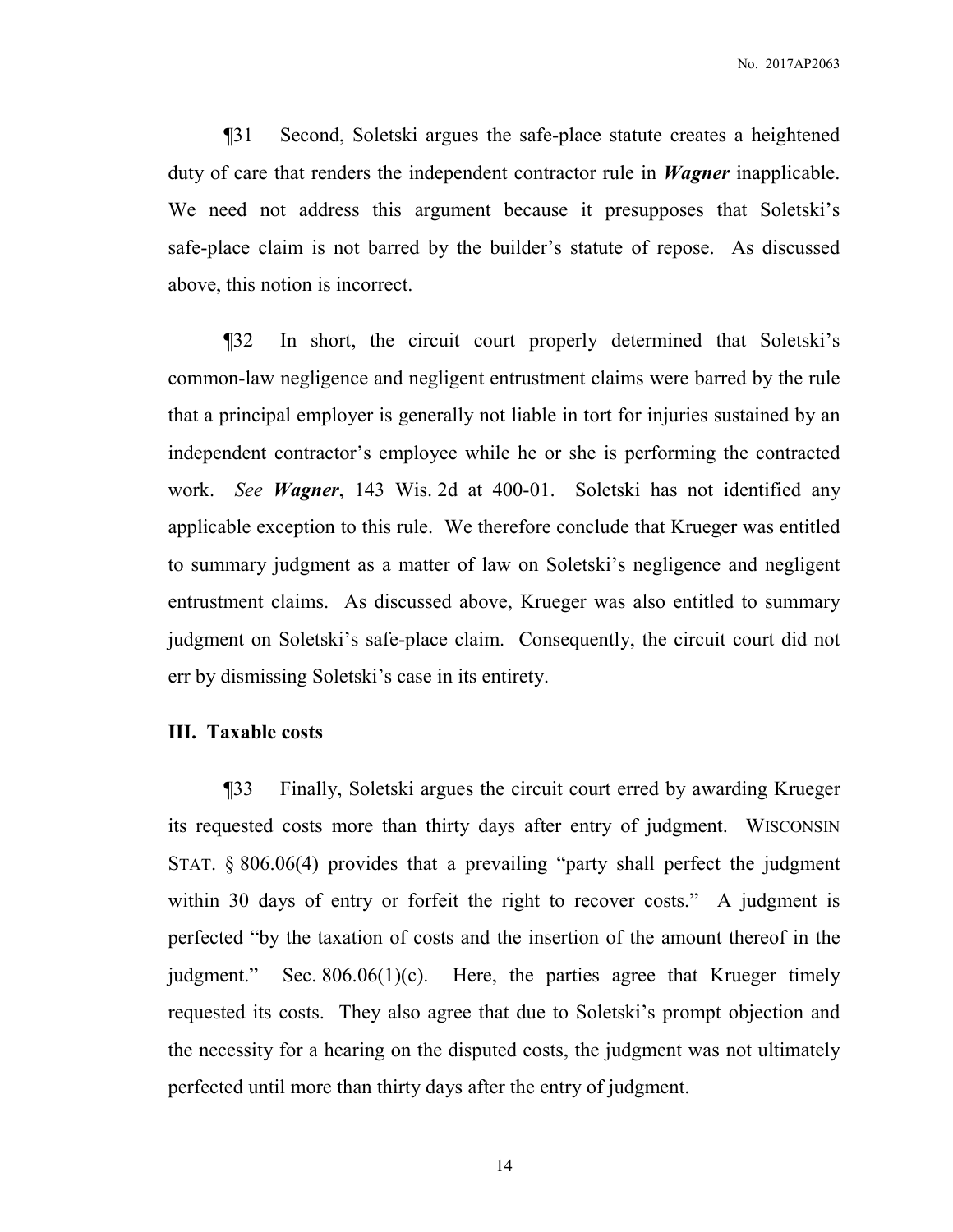¶34 Relying on *Hartman v. Winnebago County*, 216 Wis. 2d 419, 574 N.W.2d 222 (1998), and *Purdy v. Cap Gemini America, Inc.*, 2001 WI App 270, 248 Wis. 2d 804, 637 N.W.2d 763, Soletski argues the thirty-day time limit for perfection of costs is an absolute deadline that may be overcome only by the grant of a stay pending appeal or by stipulation of the parties. Accordingly, because Krueger neither sought nor secured a stay or stipulation, Soletski argues Krueger forfeited its right to recover costs.

¶35 We are not persuaded that *Hartman* and *Purdy* dictate that the thirty-day time limit for perfection set forth in WIS. STAT. § 806.06(4) may be overcome only by a stay or stipulation. Rather, we agree with Krueger that a prevailing party's timely filing of its bill of costs within thirty days of the entry of judgment satisfies the time limit set forth in § 806.06(4).

¶36 In *Hartman*, our supreme court held that attorneys' fees must be taxed and inserted in the judgment within thirty days of the entry of judgment under WIS. STAT. § 806.06(4). *Hartman*, 216 Wis. 2d 419, ¶30. And the supreme court also acknowledged that this thirty-day time limit could be postponed by stipulation of the parties or by the prevailing party moving for a stay pending appeal. *Id.*, ¶37.But the critical reason the *Hartman* court found the request for costs in that case untimely was that no request for attorneys' fees was made until nearly two years after the entry of judgment. *Id.* Similarly, in *Purdy*, we held that a claim for attorneys' fees brought more than three years after a grant of summary judgment was untimely under § 806.06(4). *See Purdy*, 249 Wis. 2d 804, ¶¶1-4. Thus, both *Hartman* and *Purdy* are readily distinguishable from the present case: both addressed a request for costs initially filed outside the thirty-day deadline set forth in  $\S$  806.06(4). That was not the case here.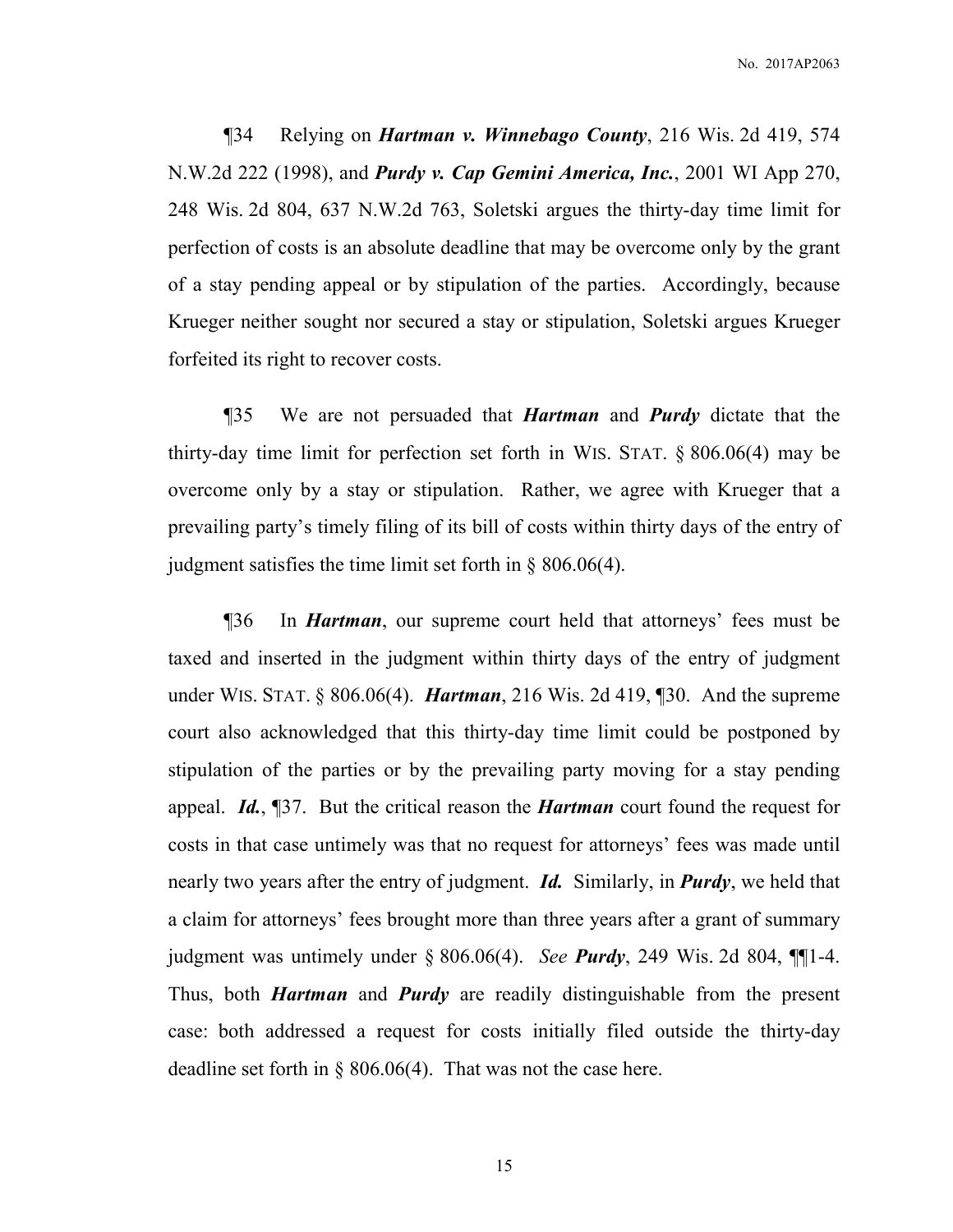¶37 To hold that WIS. STAT. § 806.06(4) requires a prevailing party not only to file its request for costs within thirty days of the entry of judgment, but to actually effect the taxation of those costs, would lead to absurd results. Wisconsin courts are directed to read statutes sensibly and restrain the words of a statute if a literal construction of the words would lead to absurdities. *See Jankowski v. Milwaukee Cty.*, 104 Wis. 2d 431, 438, 312 N.W.2d 45 (1981). The power to tax and insert costs into a judgment lies solely with the clerks of circuit courts. *See*  WIS. STAT. § 814.10(1). Accordingly, the most that a prevailing party can do to perfect a judgment is request that a clerk effect taxation. As the ultimate control regarding perfection of the judgment lies outside a prevailing party's hands, it would be absurd to construe  $\S 806.06(4)$  literally so as to require prevailing parties to perfect taxation of their own costs within the thirty-day period. Rather, the statute can only reasonably be read to require a prevailing party to submit its bill of costs to the clerk of circuit court within the thirty-day time limit.

¶38 Moreover, we conclude that interpreting the thirty-day time limit set forth in WIS. STAT.  $\S 806.06(4)$  to be satisfied by a timely filing of a prevailing party's proposed bill of costs is necessary in order to harmonize § 806.06(4) with WIS. STAT. § 814.10(3). Section 814.10(3) grants a clerk of circuit court the power to "adjourn" the taxation of costs when a party objects to a proposed bill of costs. Because both §§ 806.06(4) and 814.10(3) deal with the taxation of costs, we must read the two statutes in a harmonious fashion. *See CED Props., LLC v. City of Oshkosh*, 2018 WI 24, ¶24, 380 Wis. 2d 399, 909 N.W.2d 136. If we were to require a prevailing party to seek a stay or stipulation every time there was an objection to its timely filed proposed bill of costs, a clerk's adjournment power would be rendered meaningless. We cannot interpret  $\S 806.06(4)$  in a manner that would lead to such an inharmonious result.